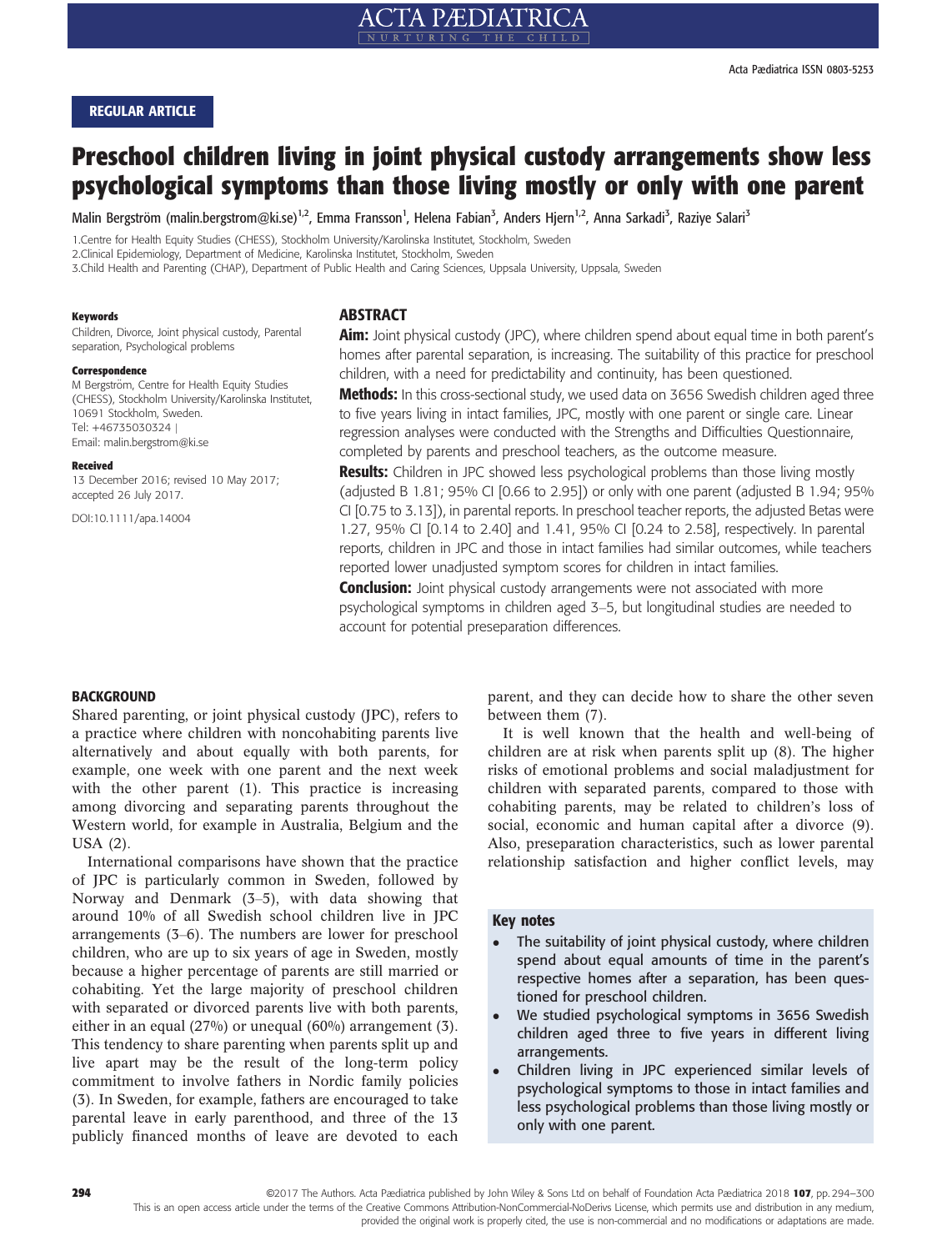contribute to explaining the lower well-being in these children (9).

However, a growing body of research has shown that children's well-being after divorce is related to how children live and keep in contact with their parents after the separation (10). Living alternately with both parents after a family separation increases the likelihood of children receiving support from their fathers, which in turn has a positive impact on children's well-being (10). As in a review by Nielsen (11), many studies have, in fact, shown that school-aged children and adolescents living in JPC settings fare better with regard to a number of outcomes compared with those in single care arrangements. These include a review. However, there are also studies that have reported no differences between children in JPC and single care settings (12). Socioeconomic factors, levels of conflict between parents, the quality of parent–child relationships and children's personalities are important factors that contribute to, but cannot fully explain, the relation between different living arrangements and children's well-being  $(11,12)$ .

Despite the intense debate on the suitability of JPC for children of preschool age, research on this age group is scarce (13–15). Theoretically, the concerns about this practice derive from attachment theory. According to this theory, young children need stability and predictability in their relationships with carers since their first attachment relationships are still developing (16). In particular, the assumed risks of separation from the mother, who is often regarded as the primary attachment figure, have fuelled the debate (13–15). However, in contrast to the research on older children, only a handful of studies have investigated the situation with regard to JPC for infants and preschool children. Moreover, due to the scarcity of children in equal JPC in existing studies, overnight stays with the second parent, rather than equal JPC, have been the focus of investigations. Also, the quality of some of these studies has been questioned, and the interpretations of the results have been intensely debated (13–15). However, these studies have had a number of limitations, including the predominant use of maternal reports of children's health and wellbeing (17,18) and the use of nonvalidated outcomes, such as illness in wheezing to indicate stress in children (17). Another study had limited generalisability because half of the fathers and 10% of the mothers were in prison during the children's first five years (18).

We only found three studies with validated outcome measures for children who were three to five years of age (17–19), and these were conducted in the US and Australia. Pruett et al. (19) collected data on psychological problems from both parents of children aged two to six years, and these were measured with the Child Behaviour Checklist (20). Their study comprised 58 children who stayed overnight with one parent more than once a week, 41 children with just one overnight stay per week and 33 children with no overnight stays. They found that overnight stays by the girls were associated with advantages in social functioning and less psychological problems in terms of internalising problems and aggression when compared to girls with no overnight stays. McIntosh et al. (17) found lower persistence among the two- to three-year-olds who spent 35% or more time with their second parent, mostly the father. However, when the same study looked at 1215 children aged four to five years old in different contact arrangements, they found no differences in psychological problems according to the Strengths and Difficulties Questionnaire and after controlling for socioeconomic family factors (21). Tornello et al. (18) found higher proportions of insecure attachment among infants with overnight stays but no relation between psychological problems at the age of three years and custody arrangements in families with a strained social and economic situation, using the Child Behaviour Checklist (20). However, less problems were reported among five-year-old children who had JPC arrangements at the age of three compared to those who only lived with one parent at three years of age.

In conclusion, existing studies on preschool children in equal JCP are scarce (17–19). As a consequence of the lack of unequivocal empirical evidence, policies and recommendations regarding preschool children's living arrangements have relied mainly on clinical observations and interpretations of developmental psychology and, in particular, attachment theory (16).

The aim of this study was to compare psychological symptoms, reported by parents and preschool teachers, between groups of children aged three to five years of age. These were based on four patterns of living arrangements: intact families, JPC, living mostly with one parent and living exclusively with one parent.

# **METHODS**

#### Data source

Data were obtained from the Swedish population-based Children and Parents in Focus study, which aimed to evaluate parenting programmes offered to parents of preschool children in Uppsala. Details of this study have previously been published (22). As part of the yearly health check-up at Swedish child health centres, the legal guardians of all children aged three to five, most frequently the mother and father, were invited to fill out one questionnaire each regarding the child's behaviours and symptoms as well as questions on sociodemographic background. In addition, another questionnaire was sent to the parents to give to their child's preschool teacher. For this study, we used data from children with complete data on variables of interest from at least one parent and also from the preschool teacher. If there was information available from both parents, a parent questionnaire was chosen at random. The analytical sample comprised 3656 children aged three to five years old. All participants gave their informed consent prior to their inclusion in the study. The study was approved by the Regional Ethical Review Board in Uppsala (dn 2012/437), and thus, all procedures contributing to this work complied with the original Declaration of Helsinki and its later amendments.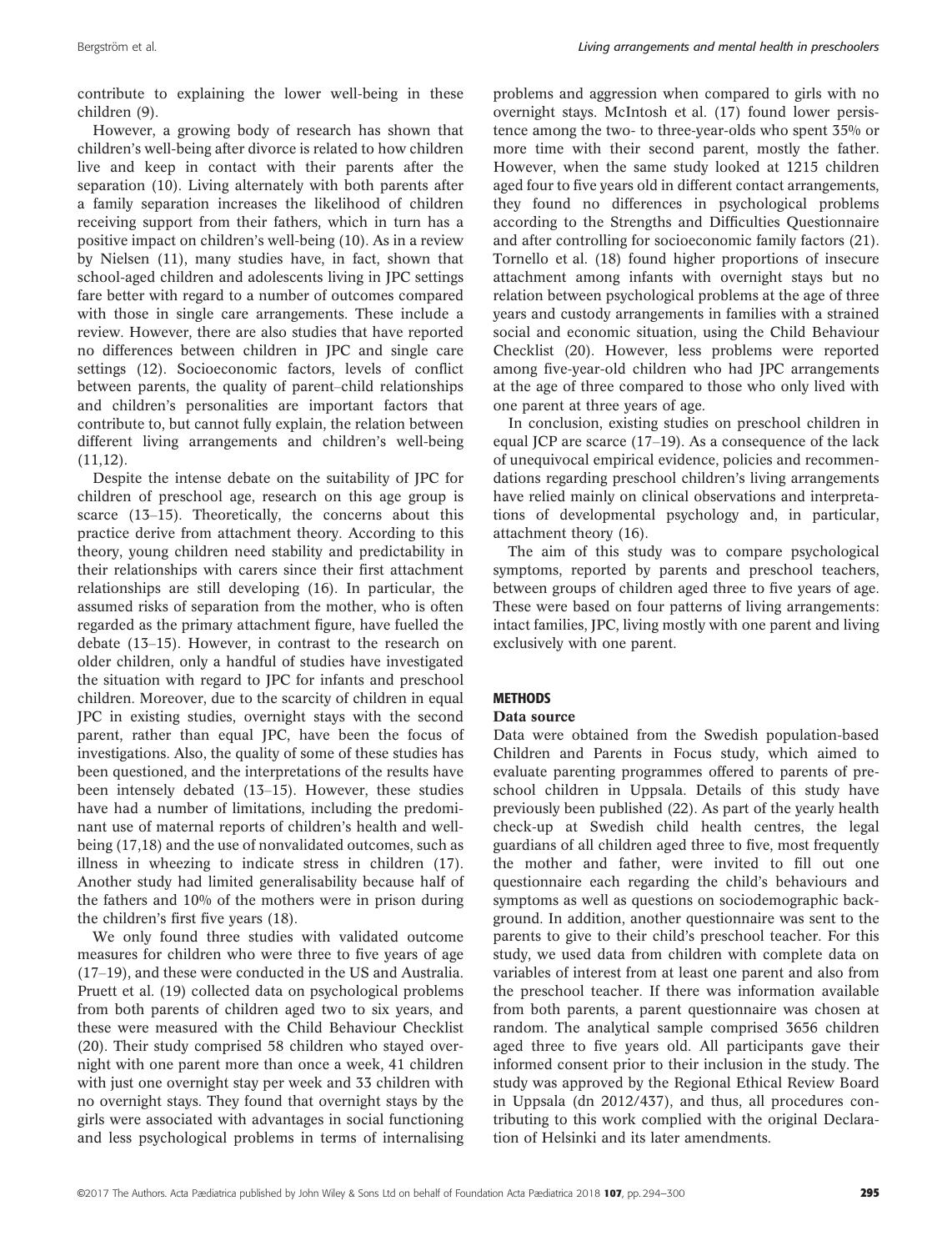# Variables

The parents were asked to report on the child's residence or living arrangements, by checking one of the seven options: with both parents, alternating between parents about equally, alternating between parents but mostly with me, alternating between parents and mostly with the other parent, only with me, only with the other parent or another option that they were asked to describe. For the purpose of this study, we used four groups: original family (living with both parents), JPC (alternating between parents, about equally), mostly with one (alternating between parents, mostly with me/alternating between parents, mostly with the other parent) and only with one (only with me/only with the other parent). We excluded eight children who were not living with either parent as they were living with grandparents or were in foster care.

The other child variables that we used were the child's gender (girl or boy) and age (three, four or five). The other family variables used in the study were the responding parent's gender (female, male), age (continuous), educational level (less than high school, high school or university), country of birth (Sweden or other) and relationship status (married/cohabiting, single or other).

The survey included the Swedish version of the Strengths and Difficulties Questionnaire (SDQ) (21,23), which is designed to be completed by parents or teachers. The SDQ is a widely used screening tool for child emotional and behavioural problems. The four symptom subscales measure emotional symptoms, conduct problems, hyperactivity/inattention and peer relationship problems. Each item is scored on a three-point scale from zero to two. The main outcome measure in this study was the total sum of the scores from the four symptom subscales

(the SDQ Total Difficulties), with a range from zero to 40. One score was calculated for parental reports and one for teacher reports.

# Statistical analyses

Sociodemographic characteristics are presented as means and standard deviations or as numbers and percentages. Mean values and standard deviations were calculated for the total scores for the teacher and parental reports of the SDQ, respectively. Pearson correlations were computed to examine the relations between parental and teacher reports of the SDQ for each of the four custody groups. Multiple linear regressions were used to analyse the relations between the child's living arrangement, namely intact family, JPC, mostly with one parent and only with one parent, and the teacher and parent total SDQ scores, respectively. The analyses were carried out in two steps. The first model was only adjusted for the child's gender, child's age and parent's gender, and the second model was also adjusted for the parental characteristics, including education, country of birth and age as a continuous variable.

# **RESULTS**

#### Background characteristics

Of the 3656 children, 136 (3.7%) were living in a JPC arrangement, 3369 (92.1%) in intact families, 79 (2.2%) mostly with one parent and 72 children (2.0%) only with one parent. As shown in Table 1, parents with JPC were more likely to be born in Sweden than parents in families where the children lived mostly with one parent or only with one parent after the separation. Boys and girls were

| Sociodemographic variables          | <b>Table 1</b> Sociodemographic characteristics of children and parents in different living arrangements ( $n = 3656$ )<br>Children's living arrangements |      |                        |      |                        |      |                      |      |  |
|-------------------------------------|-----------------------------------------------------------------------------------------------------------------------------------------------------------|------|------------------------|------|------------------------|------|----------------------|------|--|
|                                     | Intact family                                                                                                                                             |      | Joint physical custody |      | Mostly with one parent |      | Only with one parent |      |  |
|                                     | $\mathsf{n}$                                                                                                                                              | 0/0  | $\mathsf{n}$           | 0/0  | $\mathsf{n}$           | 0/0  | $\mathsf{n}$         | 0/0  |  |
| Child gender                        |                                                                                                                                                           |      |                        |      |                        |      |                      |      |  |
| Girl                                | 1639                                                                                                                                                      | 48.6 | 62                     | 45.6 | 30                     | 38.0 | 37                   | 51.4 |  |
| Boy                                 | 1730                                                                                                                                                      | 51.4 | 74                     | 54.4 | 49                     | 62.0 | 35                   | 48.6 |  |
| Child age                           |                                                                                                                                                           |      |                        |      |                        |      |                      |      |  |
| 3                                   | 1007                                                                                                                                                      | 29.9 | 28                     | 20.6 | 25                     | 31.6 | 15                   | 20.8 |  |
| $\overline{4}$                      | 1043                                                                                                                                                      | 31.0 | 48                     | 35.3 | 18                     | 22.8 | 29                   | 40.3 |  |
| 5                                   | 1319                                                                                                                                                      | 39.2 | 60                     | 44.1 | 36                     | 45.6 | 28                   | 38.9 |  |
| Parent gender                       |                                                                                                                                                           |      |                        |      |                        |      |                      |      |  |
| Female (mother)                     | 1817                                                                                                                                                      | 53.9 | 80                     | 58.8 | 57                     | 72.2 | 68                   | 94.4 |  |
| Male (father)                       | 1552                                                                                                                                                      | 46.1 | 56                     | 41.2 | 22                     | 27.8 | $\overline{4}$       | 5.6  |  |
| Parental highest level of education |                                                                                                                                                           |      |                        |      |                        |      |                      |      |  |
| Less than high school               | 76                                                                                                                                                        | 2.3  | $\overline{4}$         | 2.9  | 6                      | 7.6  | $\overline{7}$       | 9.7  |  |
| High school                         | 998                                                                                                                                                       | 29.6 | 65                     | 47.8 | 39                     | 49.4 | 30                   | 41.7 |  |
| University                          | 2295                                                                                                                                                      | 68.1 | 67                     | 49.3 | 34                     | 43.0 | 35                   | 48.6 |  |
| Parent country of birth             |                                                                                                                                                           |      |                        |      |                        |      |                      |      |  |
| Sweden                              | 2973                                                                                                                                                      | 88.2 | 124                    | 91.2 | 68                     | 86.1 | 61                   | 84.7 |  |
| Other                               | 396                                                                                                                                                       | 11.8 | 12                     | 8.8  | 11                     | 13.9 | 11                   | 15.3 |  |
| Parent age (mean, SD)               | 37.2                                                                                                                                                      | 5.4  | 35.9                   | 5.7  | 36.2                   | 6.9  | 35.9                 | 6.5  |  |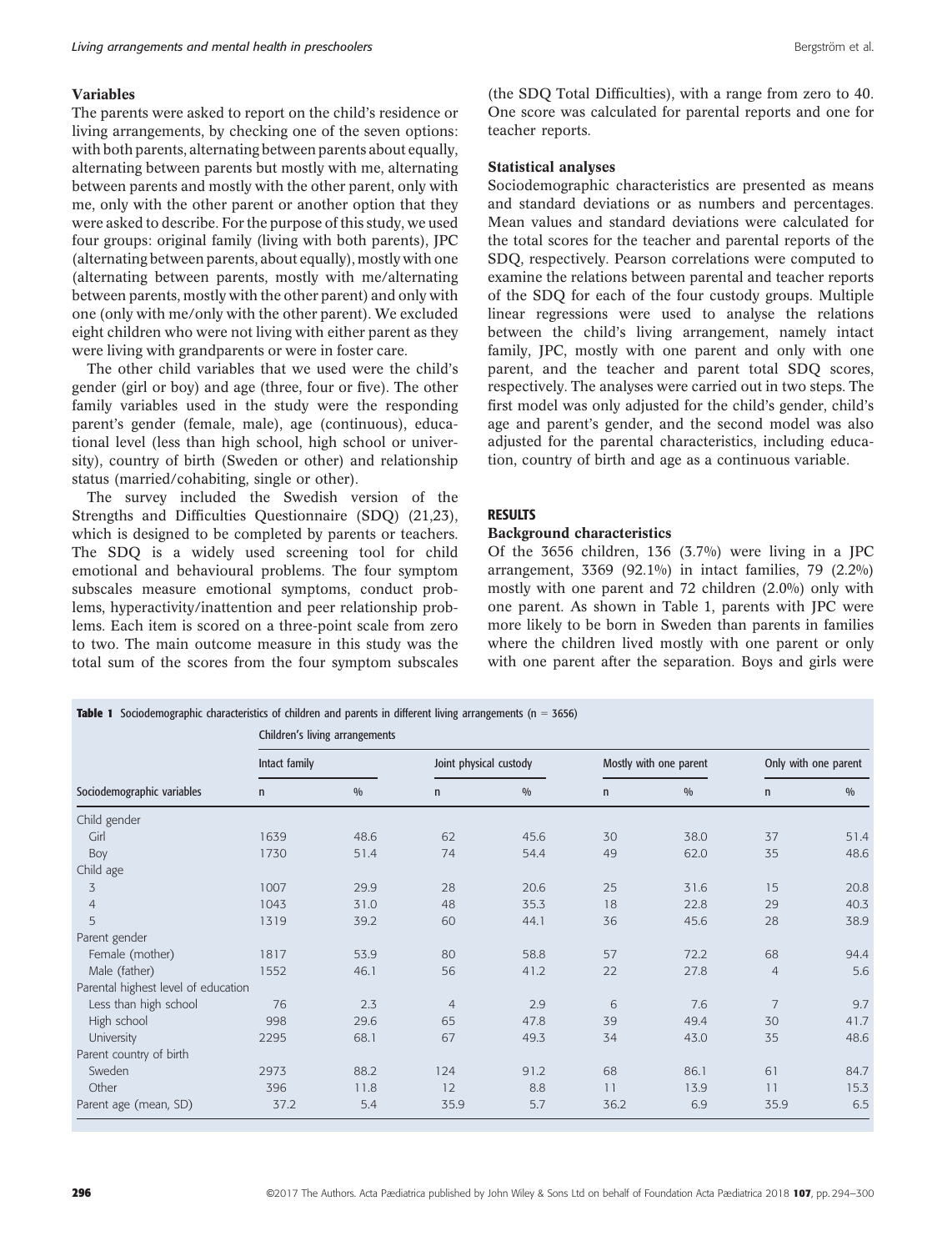more evenly distributed in intact families than in separated families.

# Psychological symptoms in relation to background characteristics

The preschool teachers consistently rated children's psychological problems as less severe than the parents (Table 2). According to both parents and teachers, boys were rated as having more psychological problems than girls, as were younger children, the children of younger parents and of parents with lower educational levels, children with single parents and those with parents born outside Sweden. Correlations between parental and teacher reports, based on the SDQ Total Difficulties and divided by each custody group, were as follows: intact family 0.32 ( $p < 0.001$ ), JPC 0.27 ( $p = 0.002$ ), mostly with one parent  $0.47$  ( $p < 0.001$ ) and only with one parent 0.34 ( $p = 0.002$ ). These correlations were not significantly different, except for the correlations between JPC (0.27) and mostly with one parent  $(0.47; z = 1.65;$  one-tailed  $p = 0.049$ .

Parents and teachers rated children who lived mostly or only with one parent as having more psychological problems than those in JPC arrangements, even after controlling for socioeconomic factors (Tables 3 and 4). Children in intact families had the same levels of psychological symptoms as those living in JPC settings, according to the parents. According to the preschool teachers, children living in JPC settings suffered from more psychological symptoms than those in intact families. However, this difference did not remain statistically significant after controlling for parental factors in the second model (Table 4).

# **DISCUSSION**

In this cross-sectional study of 3656 preschool children aged three to five, parental and preschool teacher reports showed that children living in JPC settings suffered from less psychological problems, as measured by the SDQ, than those living mostly or only with one parent, before and after adjusting for sociodemographic variables. Parents reported

|                                     | Parent SDQ |      |                 | Table 2 Mean values, standard deviations and proportion of children in the 90th percentile of the SDQ in relation to sociodemographic variables (n = 3656)<br>Teacher SDQ |      |                 |
|-------------------------------------|------------|------|-----------------|---------------------------------------------------------------------------------------------------------------------------------------------------------------------------|------|-----------------|
| Sociodemographic variables          | Mean       | SD   | 90th percentile | Mean                                                                                                                                                                      | SD   | 90th percentile |
| Living arrangement                  |            |      |                 |                                                                                                                                                                           |      |                 |
| Intact family                       | 5.89       | 4.22 | 12              | 3.55                                                                                                                                                                      | 4.04 | 9               |
| Joint physical custody              | 5.98       | 4.11 | 12              | 4.32                                                                                                                                                                      | 4.93 | 12              |
| Living mostly with one parent       | 7.97       | 5.74 | 16              | 5.82                                                                                                                                                                      | 5.98 | 15              |
| Living only with one parent         | 7.86       | 5.30 | 16              | 5.76                                                                                                                                                                      | 5.46 | 15              |
| Child gender                        |            |      |                 |                                                                                                                                                                           |      |                 |
| Girl                                | 5.51       | 3.93 | 11              | 3.03                                                                                                                                                                      | 3.60 | 8               |
| Boy                                 | 6.41       | 4.57 | 13              | 4.27                                                                                                                                                                      | 4.58 | 10              |
| Child age                           |            |      |                 |                                                                                                                                                                           |      |                 |
| 3                                   | 6.71       | 4.27 | 12              | 4.18                                                                                                                                                                      | 4.16 | 10              |
| $\overline{4}$                      | 6.19       | 4.32 | 12              | 3.94                                                                                                                                                                      | 4.34 | $\mathsf 9$     |
| 5                                   | 5.25       | 4.19 | 11              | 3.09                                                                                                                                                                      | 3.99 | 8               |
| Parent gender                       |            |      |                 |                                                                                                                                                                           |      |                 |
| Female (mother)                     | 5.80       | 4.31 | 11              | 3.72                                                                                                                                                                      | 4.30 | $\overline{9}$  |
| Male (father)                       | 6.19       | 4.28 | 12              | 3.62                                                                                                                                                                      | 4.03 | $\overline{9}$  |
| Parental highest level of education |            |      |                 |                                                                                                                                                                           |      |                 |
| Less than high school               | 8.84       | 5.02 | 16              | 4.80                                                                                                                                                                      | 4.26 | 12              |
| High school                         | 6.52       | 4.65 | 12              | 4.15                                                                                                                                                                      | 4.41 | 10 <sup>°</sup> |
| University                          | 5.61       | 4.02 | 11              | 3.41                                                                                                                                                                      | 4.04 | 9               |
| Parent country of birth             |            |      |                 |                                                                                                                                                                           |      |                 |
| Sweden                              | 5.85       | 4.24 | 12              | 3.62                                                                                                                                                                      | 4.16 | 9               |
| Other                               | 6.92       | 4.58 | 14              | 4.09                                                                                                                                                                      | 4.32 | 10              |
| Parent age                          |            |      |                 |                                                                                                                                                                           |      |                 |
| $20 - 29$                           | 7.70       | 4.84 | 15              | 4.75                                                                                                                                                                      | 5.03 | 11              |
| $30 - 39$                           | 6.04       | 4.28 | 12              | 3.61                                                                                                                                                                      | 4.08 | $\overline{9}$  |
| $40 - 49$                           | 5.47       | 4.06 | 11              | 3.46                                                                                                                                                                      | 4.02 | $\overline{9}$  |
| $\geq 50$                           | 5.05       | 4.17 | 11              | 4.62                                                                                                                                                                      | 5.19 | 11              |
| Marital status                      |            |      |                 |                                                                                                                                                                           |      |                 |
| Married/cohabiting                  | 5.92       | 4.23 | 12              | 3.59                                                                                                                                                                      | 4.08 | 9               |
| Single                              | 6.52       | 4.57 | 13              | 4.96                                                                                                                                                                      | 4.91 | 12              |
| Other                               | 8.26       | 6.59 | 17              | 4.84                                                                                                                                                                      | 6.90 | 16              |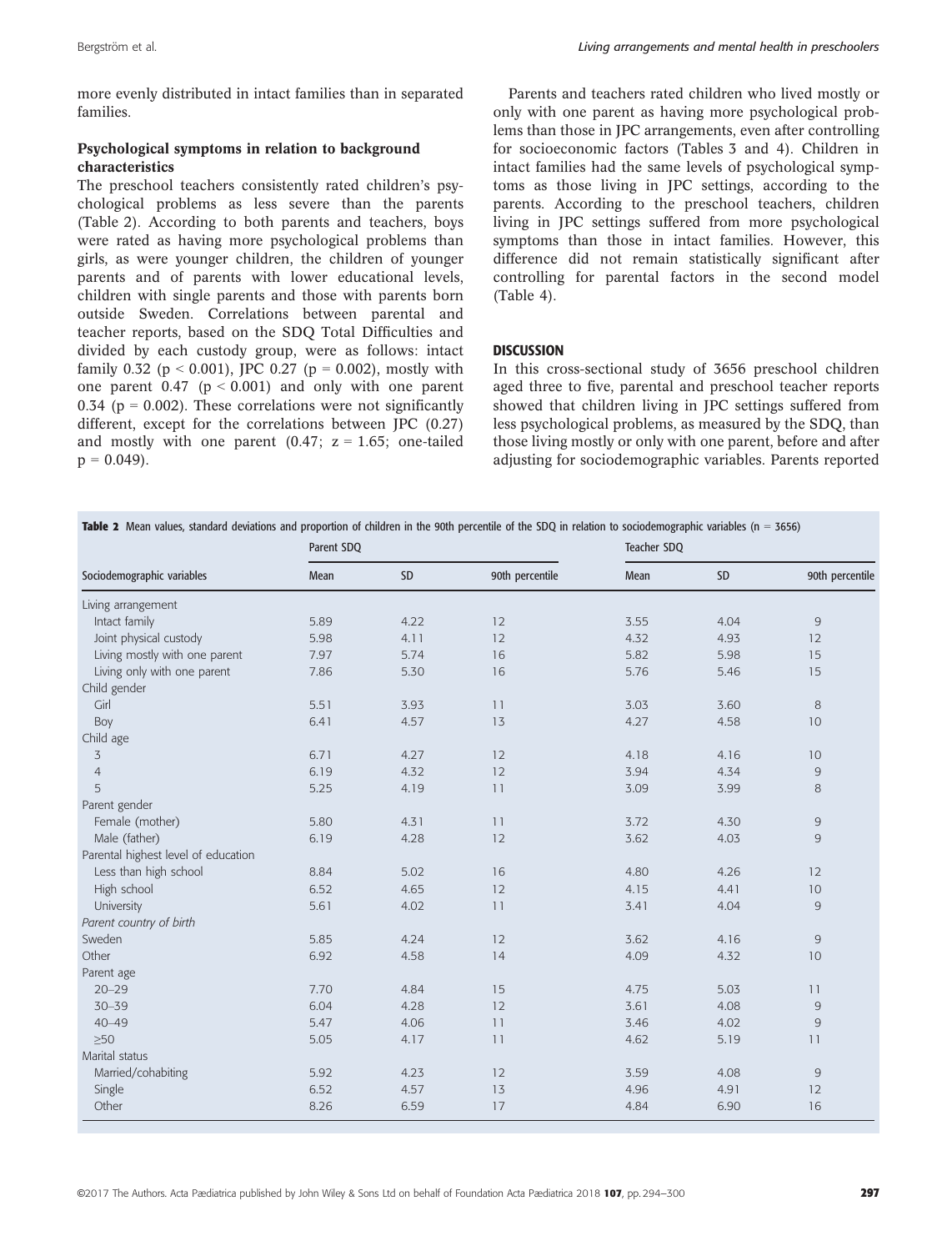similar results for children in intact families and children in JPC, while teachers reported somewhat higher unadjusted levels that were slightly attenuated by adjustment for sociodemographic confounders.

Including assessments from preschool teachers as well as the nuanced categorisation of children's living arrangements and the inclusion of a relatively large group of children living in about equal JPC in this study adds to the previously scare scientific understanding of psychological symptoms in preschool children in different living arrangements (17–19). Furthermore, the results were in accordance with studies on JPC in school-aged children, where children living in JPC settings reported better health outcomes than those living mostly or only with one parent (6,24,25).

The similarity in the pattern of psychological symptoms in relation to living arrangements among preschool children to that among older children and adolescents is interesting as JPC has been particularly questioned for young children. An important reason for favouring single care residence for young children in the debate has been their assumed need of stability and predictability in their parental relationships (13,14,16). The results of this study indicate that JPC arrangements were per se not associated with more psychological symptoms in children. There might be several reasons for this. Possibly, the child's access to two involved parents may instead be more important for children's psychological well-being than the problems associated with moving between homes. Having an involved father has been shown, in numerous studies, to be especially important for children's mental health and development (10,26). In addition, both parents might experience less parenting stress by being able to better balance work and parenting duties and recuperate, due to being child-free every other week (27). Less stress along with more designated child time could lead to better parenting practices and more engagement in activities with the child, promoting the child's development and well-being.

However, it is also possible that parents who agreed on, and were able to manage, JPC had less conflict or were more involved parents prior to the separation and therefore provided a better environment for their child's mental health development. Our cross-sectional study design had limited possibilities to control for such factors. We adjusted for parental educational level and country of origin, but did not have access to factors such as the parents' conflict level or ability to coparent. On the whole, we believe that the lack of increased psychological symptoms among preschool children living in JPC settings most likely had to do with the compensatory functions of involved parenting, whereas children living mostly with one parent, or only with one parent, may have had less access to this protective factor and may also had been more exposed to predivorce risk factors with higher levels of toxic stress.

## Strengths and limitations

One strength of this study was how we categorised postseparation living arrangements. Previous studies have mainly focused on overnight stays or included children

| <b>Table 3</b> Linear regression models of parental reports of the SDQ Total Difficulties by living arrangement and sociodemographic variables ( $n = 3656$ ) |            |                    |            |                    |  |  |  |
|---------------------------------------------------------------------------------------------------------------------------------------------------------------|------------|--------------------|------------|--------------------|--|--|--|
|                                                                                                                                                               | Model 1    |                    | Model 2    |                    |  |  |  |
|                                                                                                                                                               | B          | 95% CI             | B          | 95% CI             |  |  |  |
| Living arrangement                                                                                                                                            |            |                    |            |                    |  |  |  |
| Joint physical custody                                                                                                                                        | Ref        |                    | Ref        |                    |  |  |  |
| Intact family                                                                                                                                                 | $-0.20$    | $-0.92$ to 0.52    | 0.04       | $-0.67$ to 0.75    |  |  |  |
| Living mostly with one parent                                                                                                                                 | $1.92***$  | 0.75 to 3.09       | $1.81***$  | 0.66 to 2.95       |  |  |  |
| Living only with one parent                                                                                                                                   | $2.06***$  | 0.85 to 3.27       | $1.94***$  | 0.75 to 3.13       |  |  |  |
| Child gender                                                                                                                                                  |            |                    |            |                    |  |  |  |
| Girl                                                                                                                                                          | Ref        |                    | Ref        |                    |  |  |  |
| Boy                                                                                                                                                           | $0.87***$  | 0.60 to 1.14       | $0.88***$  | $0.61$ to $1.15$   |  |  |  |
| Child age                                                                                                                                                     | $-0.73***$ | $-0.90$ to $-0.56$ | $-0.59***$ | $-0.75$ to $-0.42$ |  |  |  |
| Parent gender                                                                                                                                                 |            |                    |            |                    |  |  |  |
| Female (mother)                                                                                                                                               | Ref        |                    | Ref        |                    |  |  |  |
| Male (father)                                                                                                                                                 | $0.49***$  | 0.22 to 0.77       | $0.71***$  | 0.43 to 0.99       |  |  |  |
| Parental highest level of education                                                                                                                           |            |                    |            |                    |  |  |  |
| Less than high school                                                                                                                                         |            |                    | Ref        |                    |  |  |  |
| High school                                                                                                                                                   |            |                    | $-1.91***$ | $-2.78$ to $-1.03$ |  |  |  |
| University                                                                                                                                                    |            |                    | $-2.52***$ | $-3.38$ to $-1.65$ |  |  |  |
| Parent country of birth                                                                                                                                       |            |                    |            |                    |  |  |  |
| Sweden                                                                                                                                                        |            |                    | Ref        |                    |  |  |  |
| Other                                                                                                                                                         |            |                    | $1.05***$  | 0.64 to 1.47       |  |  |  |
| Parent age                                                                                                                                                    |            |                    | $-0.10***$ | $-0.13$ to $-0.08$ |  |  |  |

Model 1 was adjusted for child's age (as a continuous variable), child's gender and the responding parent's gender. Model 2 was also adjusted for the parents' educational level, country of birth and age (as a continuous variable).

\*\*p < 0.01; \*\*\*p < 0.001.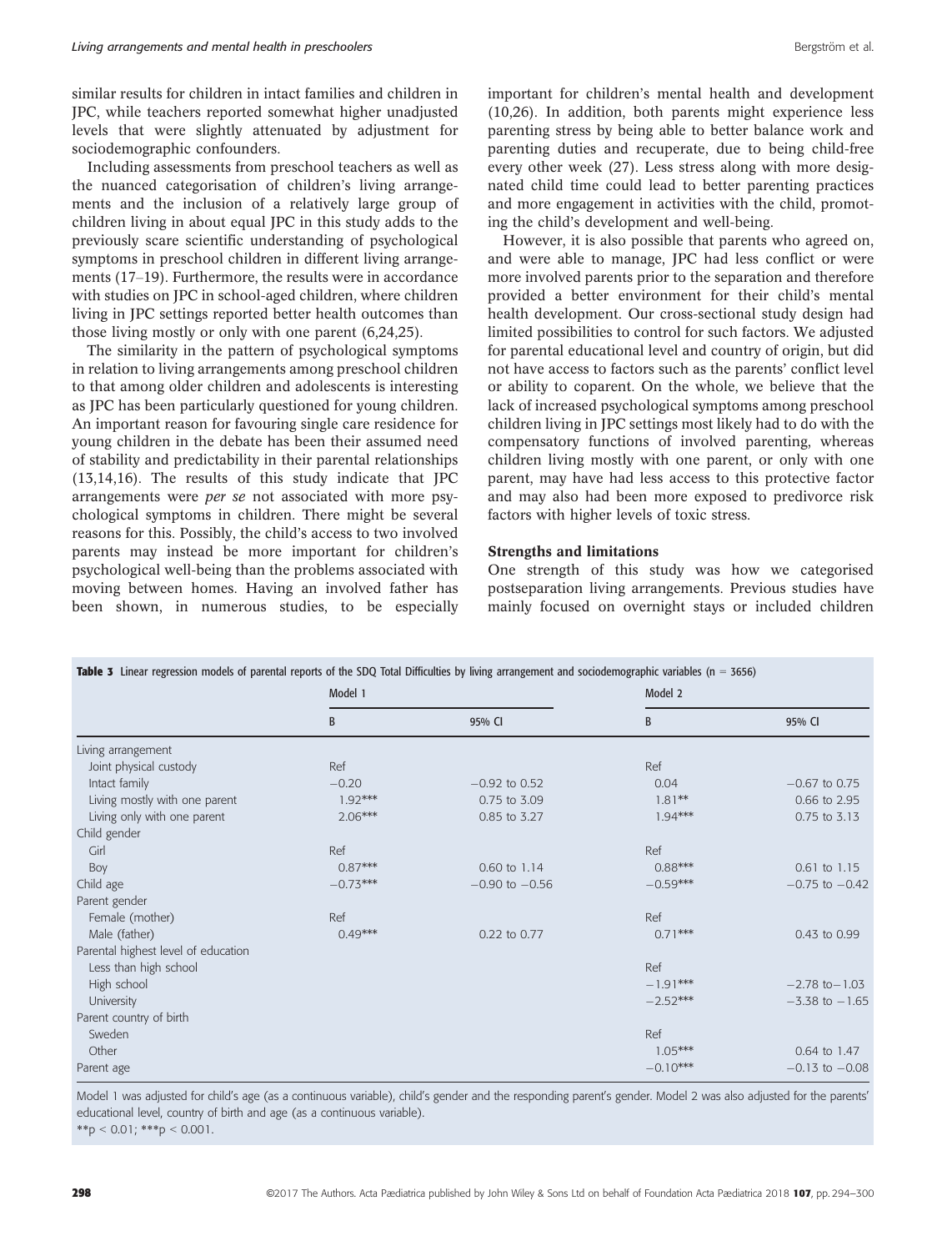|                                     | Model 1    |                    | Model 2    |                    |  |
|-------------------------------------|------------|--------------------|------------|--------------------|--|
|                                     | B          | 95% CI             | B          | 95% CI             |  |
| Living arrangement                  |            |                    |            |                    |  |
| Joint physical custody              | Ref        |                    | Ref        |                    |  |
| Intact family                       | $-0.81*$   | $-1.51$ to $-0.11$ | $-0.69$    | $-1.40$ to 0.01    |  |
| Living mostly with one parent       | $1.36*$    | 0.23 to 2.50       | $1.27*$    | 0.14 to 2.40       |  |
| Living only with one parent         | $1.49*$    | 0.32 to 2.67       | $1.41*$    | 0.24 to 2.58       |  |
| Child gender                        |            |                    |            |                    |  |
| Girl                                | Ref        |                    | Ref        |                    |  |
| Boy                                 | $1.20***$  | 0.93 to 1.46       | $1.20***$  | 0.93 to 1.46       |  |
| Child age                           | $-0.56***$ | $-0.72$ to $-0.40$ | $-0.55***$ | $-0.71$ to $-0.39$ |  |
| Parent gender                       |            |                    |            |                    |  |
| Female (mother)                     | Ref        |                    | Ref        |                    |  |
| Male (father)                       | 0.02       | $-0.25$ to 0.29    | $-0.05$    | $-0.33$ to 0.23    |  |
| Parental highest level of education |            |                    |            |                    |  |
| Less than high school               |            |                    | Ref        |                    |  |
| High school                         |            |                    | $-0.36$    | $-1.22$ to 0.51    |  |
| University                          |            |                    | $-1.03*$   | $-1.89$ to $-0.18$ |  |
| Parent country of birth             |            |                    |            |                    |  |
| Sweden                              |            |                    | Ref        |                    |  |
| Other                               |            |                    | $0.45*$    | 0.04 to 0.86       |  |
| Parent age                          |            |                    | 0.01       | $-0.02$ to 0.03    |  |

Table 4 Linear regression models of teacher reports of the SDQ Total Difficulties by living arrangement and sociodemographic variables (n = 3656)

 $*_{\text{D}}$  < 0.05; \*\*\*p < 0.001.

Model 1 was adjusted for child's age (as a continuous variable), child's gender and the responding parent's gender. Model 2 was also adjusted for parents' educational level, country of birth and age (as a continuous variable).

living with one parent for up to 30% of the time (17–19). In this study, JPC was defined as children spending about an equal amount of time living with both parents. Furthermore, the inclusion of the living mostly with one parent category implies that children of parents who chose the JPC category actually spent about 50% of their time in each parent's home. A further, and particular, strength was the parallel parental and teacher reports on the child's behaviour. Many studies on this age group mainly rely on maternal reports and the inclusion of paternal reports, and in particular those of preschool teachers, possibly provided more objective reports on child mental health (17–19). Furthermore, our sample size was relatively large compared to earlier studies on this topic.

The main limitation of this study was its cross-sectional design. Although we adjusted the analysis for some sociodemographic confounders, it seems probable that substantial residual confounding existed with regard to other familial risk factors. It also seems likely that there was a positive selection of parents into the JPC category, with regard to communication between the separated parents, and a negative selection into the living mostly or only with one parent, with regard to parents who had a range of social problems. Another limitation was the possible selection bias of fathers who choose to complete the outcome measure in the current study. A study by Bastaits et al. (28) indicated that fathers who were more involved with their children were also more likely to participate in surveys about their children. Fathers of children in JPC settings tend to be more involved, so it is not surprising that, in the current study, children in JPC settings were more likely to be represented by their fathers compared to children living mostly or only with one parent. We conducted all the analyses controlling for parent's gender, but the extent to which our results were explained by these selection biases can only be evaluated in longitudinal studies with information on the child's and parents' mental health before and after separation. Therefore, further studies with a longitudinal design are much needed to inform policy and advice regarding living arrangements for young children when parents separate.

Despite the comparatively large population-based sample of preschool children in this study, the low rate of JPC at this age somewhat limited the conclusions we could draw. The limited number of children living in JPC arrangements also prevented us from studying the subscales of the SDQ. Both externalising and internalising problems can result from poor child–parent relationships (29,30), and this is why studies with larger populations of children living in JPC settings are needed to better understand the nature of the psychological problems experienced.

# **CONCLUSION**

Preschool children who spent about equal time in both of their parent's respective homes after a separation showed less psychological problems than those living mostly or only with one parent. The design of the current study did not allow us to determine whether this difference was due to